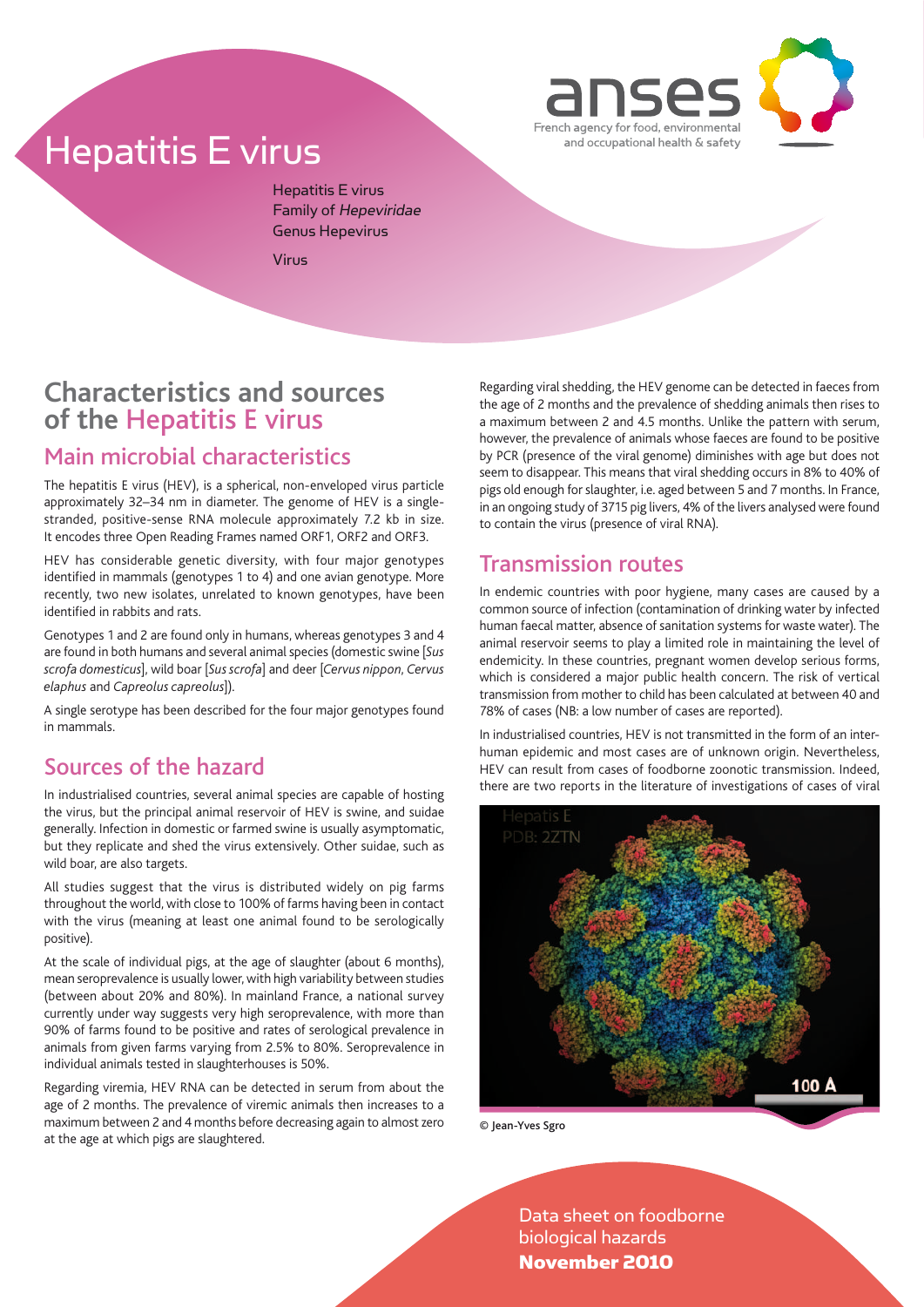hepatitis E in which food was confirmed virologically as the source of contamination. These cases were observed in Japan: the first was related to the consumption of sliced raw venison from sika deer (*Cervus nippon*) and the second case was described after consumption of wild boar meat. Genetic analysis of the strain found in the meat and in the patients confirmed that there had been direct transmission. A case control study carried out in Germany showed that the consumption of offal was a risk factor for infection by HEV.

In addition, people who come into contact with domestic pigs or wild animals (especially wild boar), such as veterinary surgeons, farmers, hunters or slaughterhouse workers, have significantly higher seroprevalence of HEV than the general population, suggesting that direct contact with infected animals, living or slaughtered, is also a risk factor for contracting HEV. At present, there seems to be only an exceptional risk of transmission by the transfusion of blood products.

#### Recommendations for primary production

**• Since there are insufficient data available on the dynamics of HEV in farms, it would be premature to issue recommendations on farming practices to be implemented to limit its spread. There is currently no vaccine available against HEV.**

# **Human foodborne disease**

### Nature of the disease

The characteristics of the disease are presented in Table 1.

Susceptible population groups<sup>(1)</sup>: people with an underlying liver condition with a risk of acute hepatitis; immunocompromised subjects with a risk of chronic infection and cirrhosis; pregnant women.

### Dose-effect<sup>(2)</sup> and dose-response<sup>(3)</sup> relationships

There are no data from which to determine the precise probability of human infection as a function of the dose of HEV ingested. The information on the number of infectious particles per genome equivalent of HEV detected by gene amplification is still only partial, and very probably dependent on experimental conditions. Nevertheless, the available data allow an indirect estimate of the 50% infectious dose (ID<sub>50</sub>) by oral route in humans, which would seem to be at least 10<sup>5.5</sup> genome equivalents (quantification by PCR). This can be retained as a worst-case scenario, since it assumes that there is no species barrier between pigs and primates, which is probably a pessimistic hypothesis but which cannot be excluded in the current state of knowledge.

# Epidemiology

Hepatitis E virus (HEV) remains the main cause of acute hepatitis circulating in endemo-epidemic mode in tropical and sub-tropical regions, where basic hygiene, particularly regarding access to clean drinking water, is lacking. In industrialised countries, autochthonous sporadic cases of infection have been diagnosed in patients with no record of travel to endemic regions. In France, the Hepatitis E National Reference Centre (NCR) has been monitoring hepatitis E since 2002. In 2010, the surveillance was reinforced (cases are now investigated systematically) in collaboration with the National Institute for Public Health Surveillance (InVS).

Since 2002, the number of cases of hepatitis E diagnosed by the NCR has increased regularly, reaching 250 cases in 2009, 72% of which were sporadic non-travel-associated cases, following a gradient of geographical prevalence increasing from north to south (M/F ratio: 2.6 to 4.6, mean age: 56-61 years (www.cnrvha-vhe.org)). An increase was also observed in the number of cases of hepatitis E diagnosed in immunocompromised subjects. Although fulminant forms are rare (1 or 2 deaths/year), they have been observed in subjects with underlying liver disease.

# **Role of food**

## Main foods involved

The presence of infectious HEV in commercially-sold pork livers (1 to 11%) has been shown in several studies (Japan, the Netherlands, India, South Korea and the United States). Consequently, the consumption of raw or lightly-cooked pork liver or liver-based preparations represents a high risk of contamination with HEV. In France, the consumption of raw *figatelli* (partly dried raw pork-liver sausage) has been associated with several clinical cases<sup>(4)</sup> (the French Ministry of Health issued a warning to consumers of these products in May 2009).

In the absence of reported clinical cases and/or serological data, an analysis of the other products based on raw pork-meat (raw and/or dried hams, sausage spreads, *longaniza* dry sausage, sobrasada sausage, traditional dry sausage, French *rosette* salami, chorizo) must be based on an evaluation of the exposure factors. There is no phase capable of inactivating HEV in the manufacturing process for these products. In consequence, the risk appears to be related to the frequency and the level of contamination of the raw materials (muscle or fat). Considering the viremia phase associated with dissemination in the body and the proven presence of HEV in muscle<sup>(5)</sup>, it is probable that HEV can be found in these types of preparation. Furthermore, in the absence of complete data about the heat resistance of HEV, its fate in foods cooked at a low temperature (62°C) should also be studied.

**(1) Susceptible population groups: people with a higher than average probability of developing symptoms or severe forms of the disease, after exposure to a foodborne hazard [definition used for ANSES datasheets].**

**(2) Relationship between the dose (the quantity of microbial cells ingested during a meal) and the effect on an individual.**

**(3) For a given effect, the relationship between the dose and the response, i.e. the probability that the effect may appear, in the population.**

**(4) Philippe Colson & Rene Gerolami. Hepatitis E - France: (Marseille) pig liver sausage. ProMED-mail PRO/AH/EDR 2009; 17 Sep: 20090917.3267. http://www.promedmail.org. Accessed 22 Feb 2010.** 

**(5) Virus found in the muscles of infected animals by contact (Bouwknegt, M., Rutjes, S.A., Reusken, C.B., Stockhofe-Zurwieden, N., Frankena, K., de Jong, M.C., de Roda Husman, A.M., Poel, W.H. The course of hepatitis E virus infection in pigs after contact-infection and intravenous inoculation. BMC veterinary research Volume 5, 2009, Page 7).**

#### Table 1. **Characteristics of the disease**

| וטטוכ ו. כווטוטכנכוואנוכא טו נווכ שואכטאכ |                                                                            |                                                             |                                |                                                       |                                                                                                                                                                                                                     |                                                                |
|-------------------------------------------|----------------------------------------------------------------------------|-------------------------------------------------------------|--------------------------------|-------------------------------------------------------|---------------------------------------------------------------------------------------------------------------------------------------------------------------------------------------------------------------------|----------------------------------------------------------------|
| <b>Mean</b><br>incubation time            | <b>Target population</b>                                                   | Main symptoms                                               | <b>Duration</b><br>of symptoms | <b>Duration of</b><br>contagious period<br>(shedding) | <b>Complications</b>                                                                                                                                                                                                | Asymptomatic<br>forms                                          |
| 40 days<br>$(15-60 \text{ days})$         | Industrialised countries:<br>M/F ratio: 2.5 to 5<br>Mean age (50-55 years) | Jaundice: 75%<br>Anorexia: 45%<br>Flu-like syndrome:<br>40% | 1-4 weeks                      | 1 to 3 weeks<br>(immuno-competent<br>subjects)        | Persistent forms (> 6 months):<br>60% in cases of immuno-<br>compromised subjects<br>Lethality: 1% to 4%<br>(immunocompetent subjects)<br>12 to 35% of these cases<br>concern pregnant women<br>(endemic countries) | Yes<br>(proportion non-<br>quantified in endemic<br>countries) |